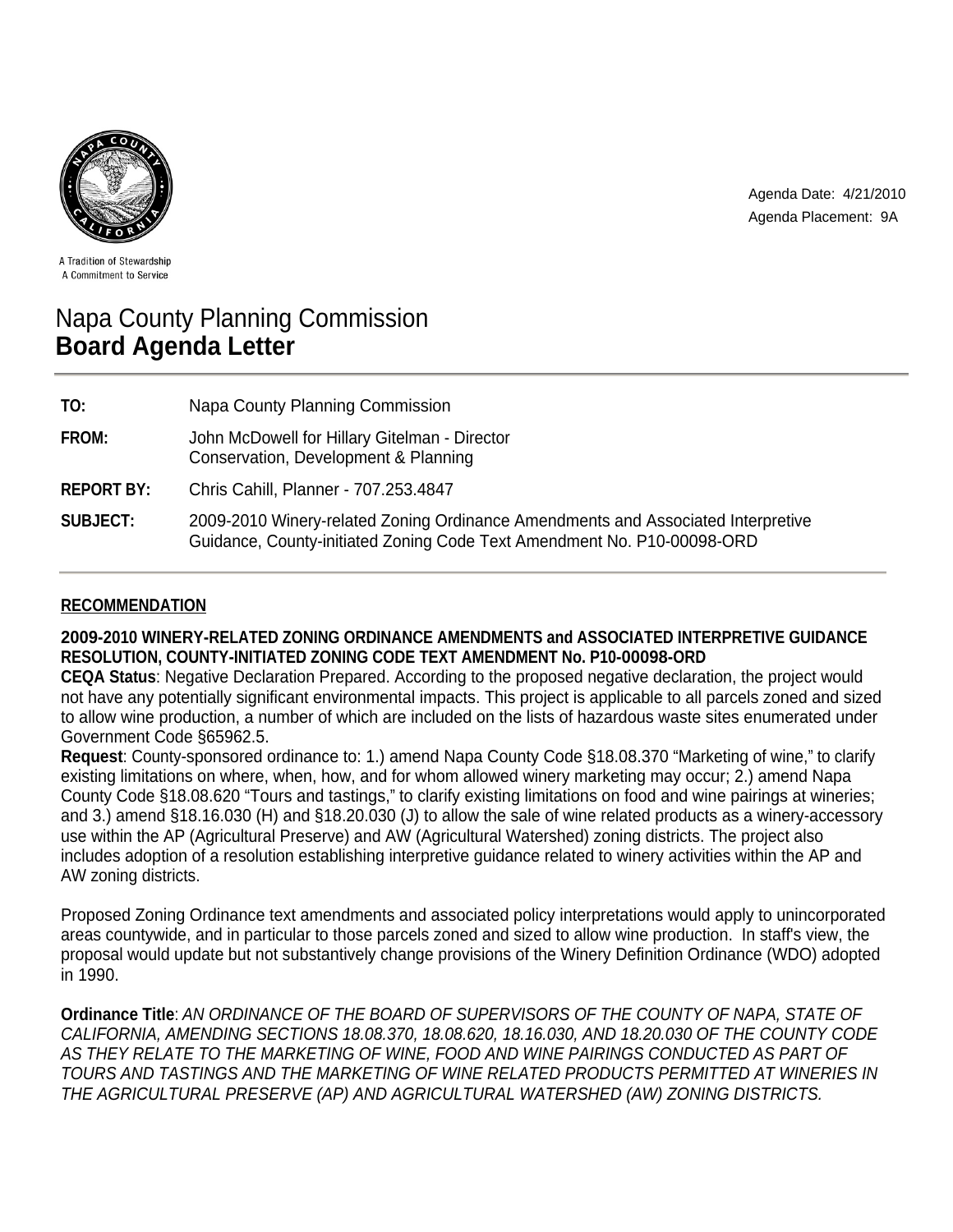**Resolution Title**: *A RESOLUTION OF THE NAPA COUNTY BOARD OF SUPERVISORS OF THE COUNTY OF NAPA, STATE OF CALIFORNIA, ESTABLISHING INTERPRETIVE GUIDANCE ON MARKETING ACTIVITIES FOR WINERIES.* 

**Staff Recommendation**: That the Planning Commission conduct a public hearing and recommend that the Board of Supervisors adopt the proposed negative declaration, adopt the proposed ordinance, and adopt the proposed resolution.

**Staff Contact**: Chris Cahill, 253-4847, chris.cahill@countyofnapa.org or Hillary Gitelman, 253-4417, hillary.gitelman@countyofnapa.org

# **EXECUTIVE SUMMARY**

## **Proposed Action:**

That the Planning Commission:

- 1. Recommends Board of Supervisors adoption of the proposed negative declaration, finding that the proposed ordinance and resolution would have no potentially significant environmental impacts.
- 2. Recommends Board of Supervisors adoption of the proposed ordinance, finding that the proposed ordinance is consistent with the Napa County General Plan, and does not result in internal inconsistencies within Napa County zoning regulations.
- 3. Recommends Board of Supervisors adoption of the proposed resolution, finding that it would interpret and not conflict with provisions of the ordinance.

#### **Discussion:**

On March 2, 2010, the Napa County Board of Supervisors considered four separate proposals addressing wineryrelated sections of the County Code and those activities allowed at wineries under the definition of "marketing of wine" first adopted in 1990. Similar proposals were considered by the Planning Commission at their hearing on February 17, 2010.

At the close of their March meeting, the Board directed staff to prepare an ordinance for consideration by the Planning Commission and the Board that would adopt certain limited wording changes agreed upon by wine industry interest groups (called "Proposal 1"). The Board also directed staff to prepare a draft resolution that would provide interpretive guidance regarding the definition of "marketing of wine" similar in some ways to the official "design manual," which provides interpretive guidance for the County's N.C.C. Chapter 18.106 Viewshed Protection Program (called "Proposal 2"). The Board elected not to proceed with a separate special event permit process (called "Proposal 3"), and asked staff to work with industry groups to pursue funding for implementation of more complex code changes related to winery tours and tastings (called "Proposal 4").

Since March 2, 2010, planning staff has worked with County Counsel to prepare the proposed ordinance and resolution that are before the Planning Commission today. Staff has also prepared and circulated a proposed negative declaration pursuant to the California Environmental Quality Act (CEQA). At today's public hearing, the Planning Commission will consider these materials along with public testimony, and will decide whether to recommend that the Board of Supervisors adopt the negative declaration, ordinance, and resolution.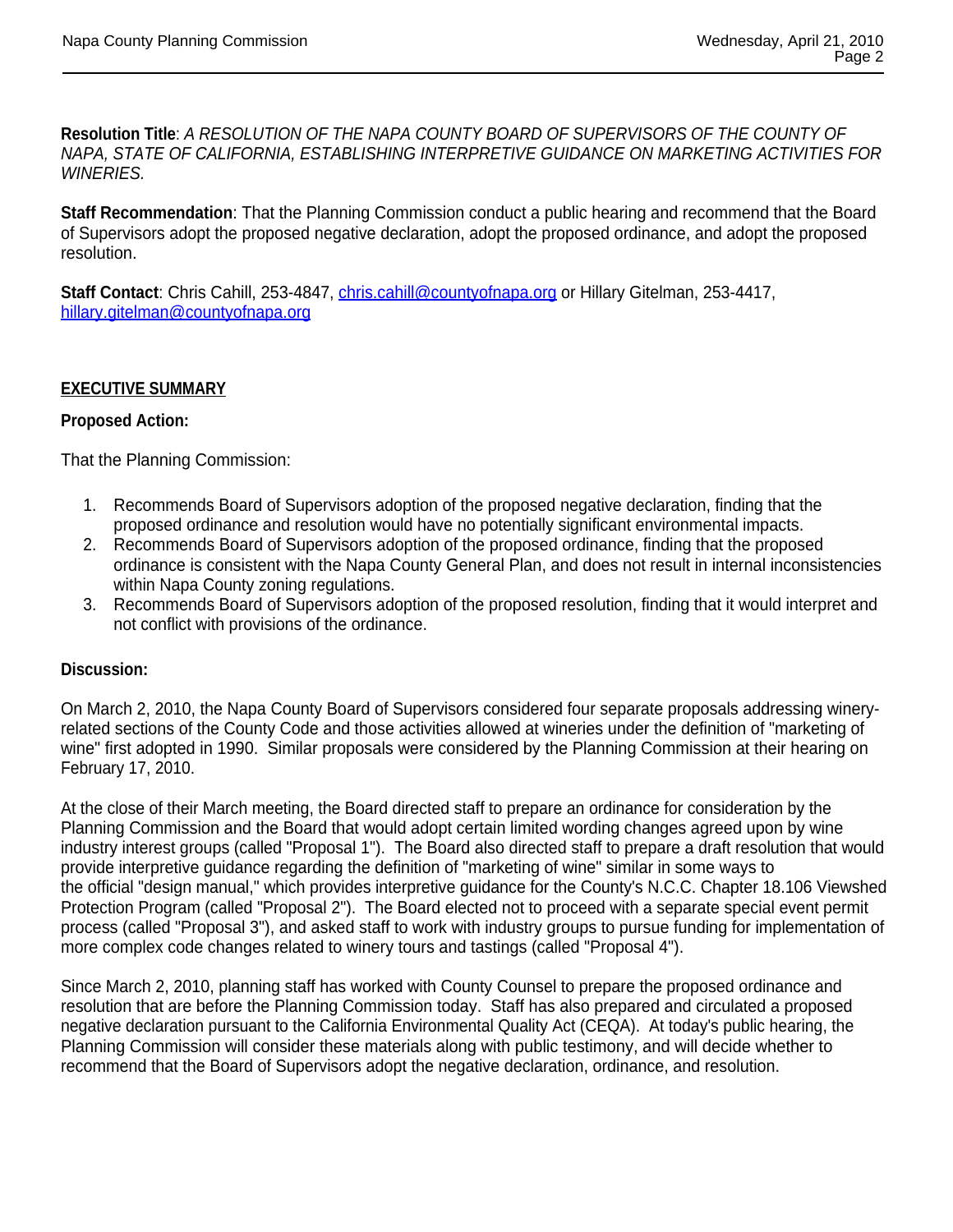## **FISCAL IMPACT**

Is there a Fiscal Impact? No

# **ENVIRONMENTAL IMPACT**

Negative Declaration Prepared. According to the proposed Negative Declaration, the project would have no potentially significant environmental impacts. This project is applicable to all parcels zoned and sized to allow wine production, a number of which are included on the lists of hazardous waste sites enumerated under Government Code §65962.5.

#### **BACKGROUND AND DISCUSSION**

#### **Winery-Related Zoning Ordinance Amendments & Associated Resolution**

**Property Affected:** Unincorporated areas countywide, in particular those parcels zoned and sized to allow wine production.

**Current Zoning:** AP (Agricultural Preserve) and AW (Agricultural Watershed)

**General Plan Designation:** AR (Agricultural Resource) and AWOS (Agriculture, Watershed, and Open Space)

#### **Discussion:**

The Winery Definition Ordinance (WDO) was adopted in 1990 and codified in various sections of the County's zoning code. The ordinance has been successful at limiting commercial uses in agricultural areas by ensuring that wineries remain focused on the business of producing wine, and by ensuring that tours and tastings and the marketing of wine plays a subordinate role.

Discussions about changes to the WDO have always engendered passionate testimony, and the current ongoing discussions are no exception. As a result, the discussions that began in late 2009, have evolved to the point where clarifying -- rather than substantive -- changes to winery-related sections of the zoning code are now proposed.

#### Proposed Ordinance

The proposed ordinance would amend four sections of the zoning ordinance pertaining to wineries approved after the effective date of the WDO in 1990 in a manner agreed upon by the four principal wine industry groups. The amendments would clarify the definition of "marketing of wine," would amend the definition of "tours and tastings" to explicitly permit food-wine pairing, and would amend two other sections to permit retail sale of "wine related items." In staff's view, none of the proposed changes would alter the fundamentals of the original WDO which provided for a 75% grape source rule, tours and tastings by appointment only, and required marketing activities to be incidental and subordinate to wine production.

Chapter 18.136 of the Zoning Code outlines the procedure by which the Zoning Code is to be amended, requiring the Planning Commission to hold a noticed public hearing on the proposed amendments, and to recommend either approval of, denial of, or modifications to the draft ordinance. Planning staff is then required to report the Planning Commission's recommendation up to the Clerk of the Board and the ordinance is noticed and agendized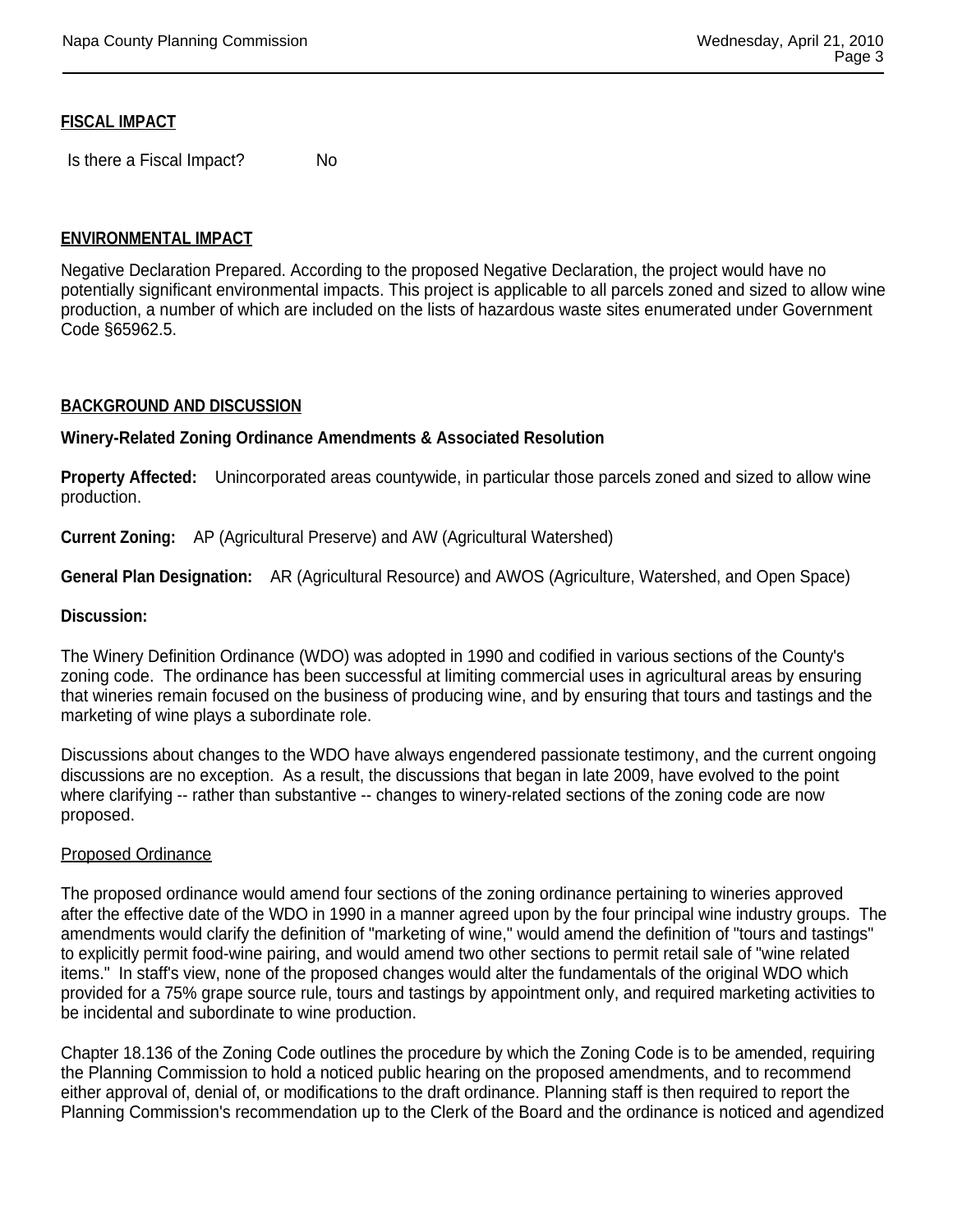for a public hearing before the Board of Supervisors. If adopted by the Board of Supervisors, the proposed ordinance would become effective in 30 days.

## Proposed Resolution

The proposed resolution would enact statements of policy that are intended as interpretive guidance for applicants, members of staff, and owners and operators of wineries approved since adoption of the WDO in 1990. The resolution articulates a number of examples and statements intended to foster a common understanding of (a) the types of events that are permitted and not permitted under the definition of "marketing of wine" (b) concerns about converting existing structures into wineries if those structures are brand new; (c) the relationship between marketing and location, and marketing and production volumes; (d) annual "spot" audits; and (e) temporary certificates of occupancy.

Once the resolution is recommended for approval or disapproval by the Planning Commission, it would be scheduled for a public hearing by the Board of Supervisors. If adopted by the Board, the proposed resolution would provide interpretive guidance and would not change the substance of the existing zoning ordinance or the proposed ordinance (if adopted). The resolution would remain effective until repealed or modified by a subsequent resolution.

## CEQA Compliance

An initial study has been prepared and a negative declaration is proposed for adoption in accordance with the California Environmental Quality Act (CEQA). Because the proposed ordinance and resolution would not substantively modify fundamental principles of the original WDO, and would neither encourage nor discourage additional wineries or additional activities at wineries, they would not have a significant effect on the environment.

#### General Plan and Zoning Consistency

California law requires local jurisdictions to maintain consistency between their general plan and zoning. In this case, the zoning text changes anticipated would not change fundamental precepts of existing zoning provisions dating back to 1990, and are fully consistent with relevant general plan policies, including **Policy AG/LU-3** which states (in relevant part);

"*The County's planning concepts and zoning standards shall be designed to minimize conflicts arising from encroachment of urban uses into agricultural areas*..."

#### and **Policy AG/LU-13**, which states;

*"The 1990 Winery Definition Ordinance recognized certain pre-existing wineries and winery uses as well as new wineries. For wineries approved after the effective date of that ordinance, agricultural processing includes tours and*  tastings by appointment only, retail sales of wine produced by or for the winery partially or totally from Napa County *grapes, retail sale of wine-related items, activities for the education and development of consumers and members of the wine trade with respect to wine produced by or at the winery, and limited non-commercial food service. The later activity may include wine-food pairings. All tours and tastings, retail sales, marketing activities, and noncommercial food service must be accessory to the principal use of the facility as an agricultural processing facility. Nothing in this policy shall alter the definition of 'agriculture' set forth in Policy AG/LU-2."*

The Winery Definition Ordinance has been successful at limiting commercial uses in agricultural areas by ensuring that wineries remain focused on the business of producing wines, and by ensuring that tours and tastings and marketing of wine play an accessory role. The proposed ordinance would continue and reinforce the key wine production/ accessory use distinction while at the same time recognizing that he preservation of